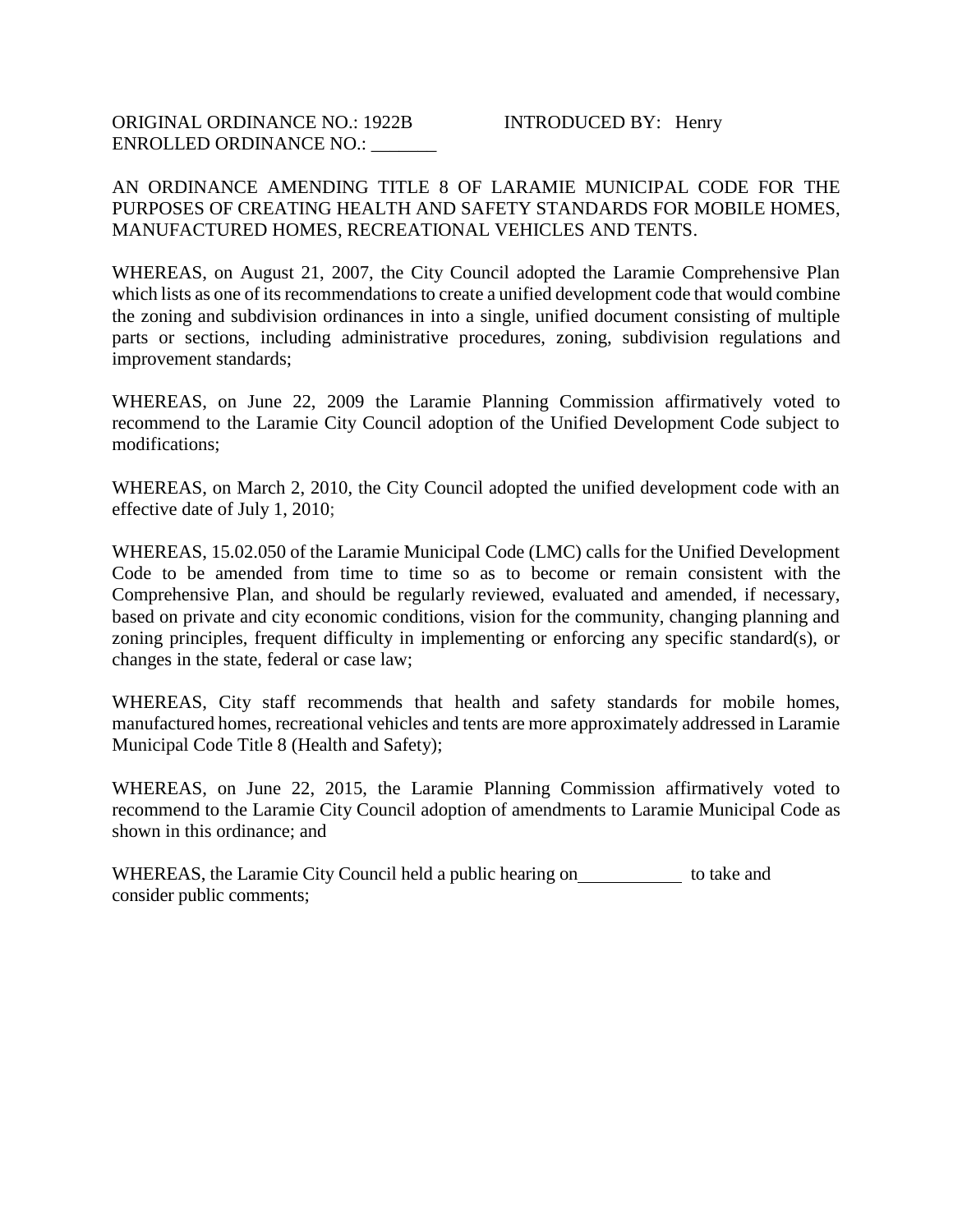### BE IT ORDAINED BY THE CITY COUNCIL OF THE CITY OF LARAMIE:

**Section 1.** That LMC Section 8.68 is **created** to read as follows:

"Mobile homes, manufactured homes, recreational vehicles and tents"

## 8.68.010 – Purpose.

It is found that in order to protect and promote the public health, morale, convenience, safety and welfare and to preserve the appropriate character of each area within the sound principles of the comprehensive plan, it is necessary to provide for the licensing, regulation, permits and fees for the locations and operation of manufactured home communities, recreational vehicle parks and campgrounds within the city.

# 8.68.020 – Compliance with Title.

It is unlawful for any person to occupy a mobile home, manufactured home, recreational vehicle, or tent except in compliance with the provisions of this chapter.

# 8.68.030 – Definitions.

- A. "Mobile home" and "Manufactured home" are used interchangeably and shall mean a transportable, single-family dwelling unit, suitable for year-round occupancy that contains the same water supply, waste disposal and electrical conveniences as immobile housing, that has no foundation other than wheels or removable jacks for conveyance on highways, and that may be transported to a site as one or more modules, but the term does not include "travel trailers," "campers," "camper buses," or "motor homes," recreational vehicles as defined in subsection C. below, or modular homes designed to be placed on a foundation.
- B. "Manufactured home community" shall mean a site containing spaces, improvements and utilities that are leased for the long-term placement of manufactured homes, mobile homes, or recreational vehicles.
- C. "Recreational vehicle" shall mean any of the following:
	- 1. "Travel trailer" means a vehicular, portable structure built on a chassis designed to be used as a temporary dwelling for travel, recreation and vacation, and manufactured or built to be towed behind a vehicle.
	- 2. "Pick-up coach" means a structure designed to be mounted on a truck for use as a temporary dwelling for travel, recreation and vacation.
	- 3. "Motor home" means a portable, temporary dwelling to be used for travel, recreation and vacation, constructed as an integral part of a self-propelled vehicle.
	- 4. "Camping trailer" means a portable, folding or collapsible structure, mounted on wheels and designed for travel, recreation and vacation.
- D. "Recreational vehicle park" shall mean a development on a lot or parcel of land in which one or more spaces are occupied or intended for occupancy by recreational vehicles for or camping trailers for transient dwelling purposes.
- E. "Self-Contained Recreational Vehicle" shall mean a vehicular, portable structure built on a chassis designed to be used as a temporary dwelling for travel, recreation and vacation; and manufactured with a toilet, sink and electrical system capable of being hooked up to city water and sewer systems.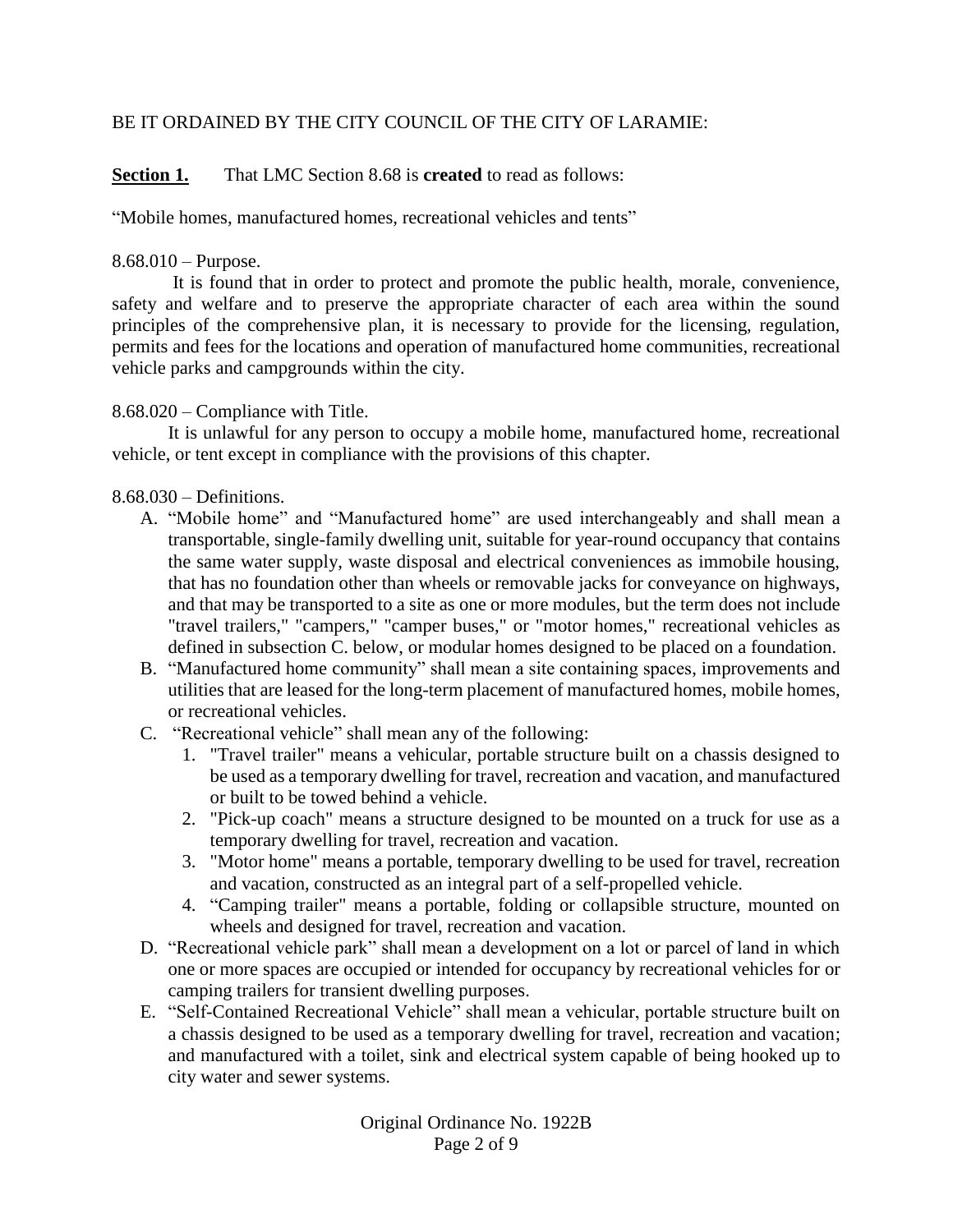- 8.68.040 Residential manufactured homes required to be in a manufactured home park or land zoned for manufactured homes.
	- A. Except as provided in this section, no person shall park or locate any manufactured home or use a manufactured home as a dwelling permanently, temporarily or for indefinite periods of time, unless the manufactured home is located in a manufactured home park or land zoned for manufactured homes.
	- B. A person may park a manufactured home for transportation or inspection on a manufactured home sales lot if the manufactured home is properly secured.
- 8.68.050 Installation and Relocation of Manufactured Homes Certification required.
	- A. Installation and relocation of any manufactured home built before June 15, 1976, to standards other than the National Manufactured Home Construction and Safety Standards Act, 42 U.S.C. Section 5400 et seq., within the City of Laramie shall be prohibited except as provided in LMC 8.68.050.B below.
	- B. Pre-existing manufactured homes built before June 15, 1976, to standards other than the National Manufactured Home Construction and Safety Standards Act, 42 U.S.C. Section 5400 et seq. may be relocated within a licensed Manufactured Home Community provided they are relocated in conjunction with an application to convert a portion of the Manufactured Home Community to a Recreational Vehicle Park in accordance with the provisions of LMC 15.14.140.D
- 8.68.060 Nonresidential use of manufactured home.
	- A. A person may use a manufactured home as an office or other nonresidential use on a temporary basis during construction or remodeling connected with a use permitted on the lot, if the use and location of the manufactured home comply with all applicable zoning and building provisions of this code and other ordinances of the city, but only if the manufactured home is removed from the site upon completion of the construction or remodeling and only if the home is adequately secured against damage and overturning by winds while on the premises.
	- B. A person may use a manufactured home for nonresidential purposes outside of a manufactured home park for other than construction or remodeling if the person requests a special exception for such use from the board of adjustment. The board may grant a special exception if it finds that:
		- 1. The use of the manufactured home is a temporary and accessory use necessary to enhance the principal use of the property;
		- 2. The use is limited to no more than twenty-four months, unless the board finds good cause for a longer use;
		- 3. The manufactured home installation meets all of the requirements of this chapter relating to tie-down and wind security;
		- 4. The applicant has demonstrated an undue hardship and the need for the temporary use pending permanent construction of other facilities; and
		- 5. If granted, the special exception will not adversely affect the character of the neighborhood in which the manufactured home is proposed to be located nor substantially impair the appropriate use and development of adjacent property.

Original Ordinance No. 1922B Page 3 of 9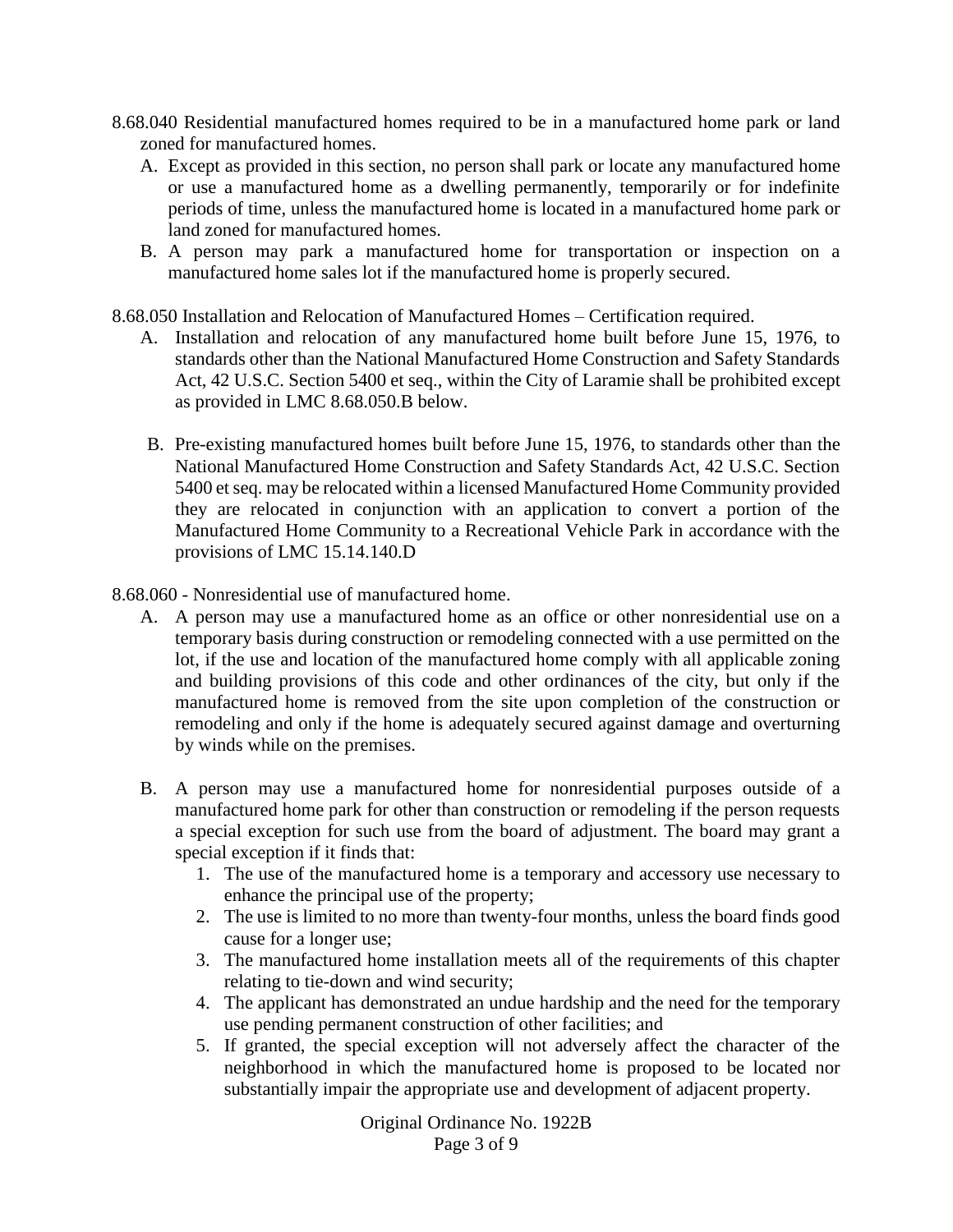8.68.070 – Occupation of Spaces within Manufactured Home Communities

- A. Sites within a manufactured home community shall be occupied as follows:
	- 1. Up to 100 % of a manufactured home community may be occupied manufactured homes.
	- 2. Two (2) spaces or up to 30% of total spaces within the manufactured home community, whichever is greater, may be occupied by or selfcontained recreational vehicle provided that:
		- a. Each recreational vehicle space shall provide a minimum of 48 sq. ft. of enclosed storage space within an accessory structure that complies with the standards of LMC section 8.68.080 on the space to be occupied by a self-contained recreational vehicle.
		- b. The self-contained recreational vehicle within the Manufactured Home Community shall be skirted pursuant to the following standards:
			- i. Skirting materials shall be durable, suitable for exterior exposures and installed in accordance with the manufacturer's installation instructions.
			- ii. On-site fabrications of the skirting by the owner or installer of the home shall be acceptable, provided that the skirting is securely fastened or anchored to the ground and vehicle, the materials meet the requirements of this code and are colored to match the recreational vehicle.
			- iii. As used in this section "skirting" shall mean a weather resistant material used to enclose the space from the bottom of recreational vehicle to the ground and shall not be interpreted to mean unfinished or unpainted wood, plywood, particle board or wood panels.
			- c. The self-contained recreational vehicle shall display a valid license plate with current state registration in accordance with local ordinance(s).
- 8.68.080 Accessory Structures.
	- A. The following accessory structures to an individual manufactured home or selfcontained recreational vehicle are permitted if they comply with all applicable provisions of this code and other ordinances of the city: unenclosed carports and porches; awnings; and detached storage cabinets that do not exceed one hundred fifty square feet in floor area. Such structures:
		- 1. Shall not obstruct required openings for light and ventilation of the manufactured home or prevent inspection of manufactured home or self-contained recreational vehicle equipment and utility connections; and
		- 2. Shall be located at least ten feet from any adjacent manufactured home or selfcontained recreational vehicle.
		- 3. Existing accessory structures not in compliance with the requirements of this section may remain in place only until the manufactured home or self-contained

Original Ordinance No. 1922B Page 4 of 9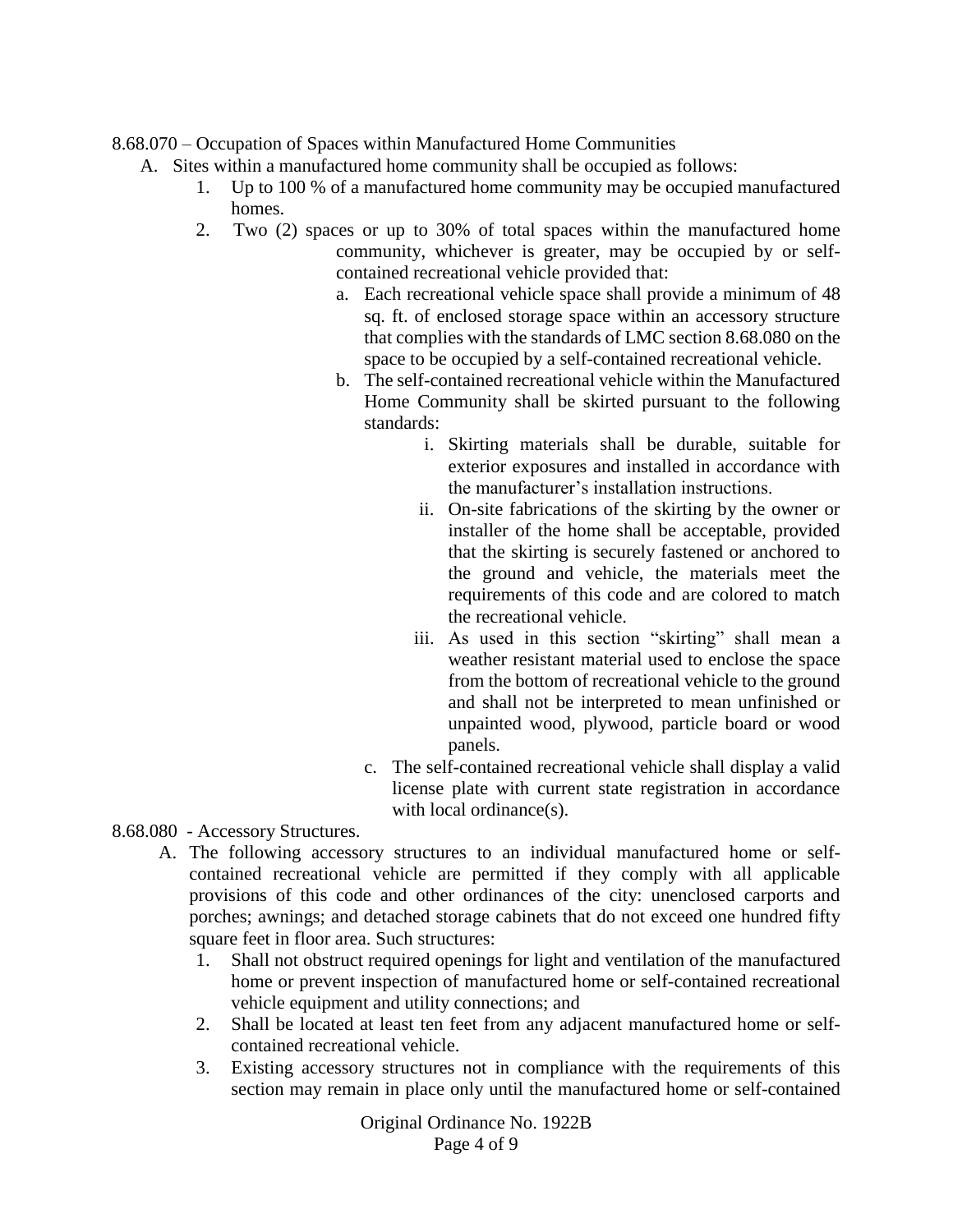recreational vehicle to which the structures are accessory to is removed or replaced. When such manufactured home is replaced, a person owning or occupying the manufactured home or using the accessory structure shall not fail to remove all such accessory structures or bring them into compliance with the applicable provisions of this chapter.

- 8.68.090 Recreational Vehicles, and Tents.
	- A. Occupation Outside of Licensed Recreational Vehicle Parks or Campgrounds. It is unlawful for any person to occupy or inhabit a recreational vehicle or tent upon any premises or tract of land located within the city which is outside a licensed recreational vehicle park, manufactured home community or campground, except that one visiting travel trailer or recreational vehicle may be parked on privately owned, residential property, and may be inhabited for a period not to exceed fourteen days in any one calendar-year period.
	- B. Any property owner desiring to furnish temporary facilities for a group of trailers, recreational vehicles or tents may be granted permission pursuant to LMC 15.10.030.B, Temporary Uses.
	- C. It is unlawful for any person to occupy or inhabit a tent within a licensed campground within the City for a period exceeding 180 calendar days, except that a person visiting person may be occupy or inhabit a tent on privately owned, residential property, for a period not to exceed fourteen days in any one calendar-year period.
	- D. Subsections A and B of this section do not apply to temporary parking of recreational vehicles when parked in a privately owned lighted and paved parking lot (plant-mix bituminous or concrete paving) which has at least two hundred lined parking stalls and is appurtenant and adjacent to an occupied retail business. Parking is limited to one day for each recreational vehicle. Such parking shall be without charge. Utility hookups shall not be provided. The business owner's permission shall be required. No sewage disposal shall be permitted unless the business owner provides a dump station designed and operated according to law.

8.68.100 – Safety Standards.

The intent of this section is to provide for basic life safety provisions related to Recreational Vehicle Parks, Campgrounds Manufactured Home Communities.

A. Storage and Location of Liquefied Petroleum Gas.

Liquefied petroleum gas containers installed on a travel trailer recreational vehicle, or campground or manufactured home community space shall be installed in accordance with International Fire Code Chapter 61, as adopted in Title 15 of Laramie Municipal Code, and referenced standards of NFPA Chapters 58, 1194 and 1192.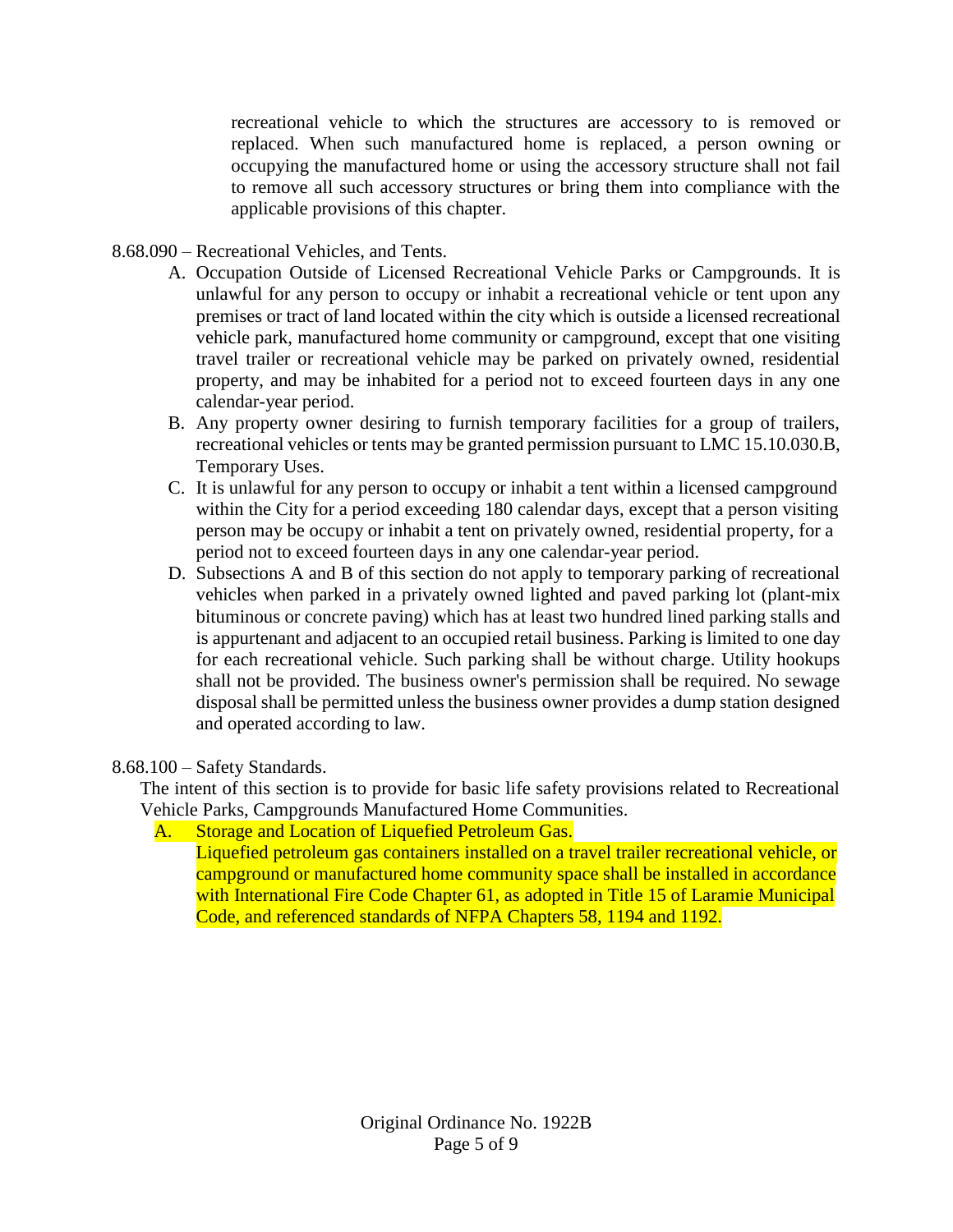- B. Storage of Fuel Oil.
	- 1. All fuel oil storage tanks or cylinders shall be securely fastened in place and shall not be located inside or beneath any manufactured home or less than five feet from any manufactured home exit.
	- 2. Storage tanks located in areas subject to traffic shall be protected against physical damage. (Prior code § 37A-48).
- C. Fire Protection.
	- 1. Generally.

Each manufactured home, travel trailer, recreational vehicle or campground shall be subject to compliance with NFPA Standard 1194 and relevant development standards of the International Fire Code as adopted by the city. All plans and specifications therefore will be approved by the office of the city fire marshal.

2. Recreational Fires.

No recreational fire shall be permitted on an individual travel trailer, recreational vehicle or campground site except in facilities approved by the city fire inspector and in conformance with applicable NFPA standards. No open fire shall be left unattended. No fuel shall be used and no material burned which emits dense smoke or objectionable odors. (Prior code § 37A-53).

D. Maintenance.

Each manufactured home community, recreational vehicle park or campground to which a license is issued, shall at all times operate the facility in compliance with this code and shall provide adequate supervision to maintain its facilities and equipment in good repair and in a safe, clean and sanitary condition at all times. This shall include lighting of common areas, snow removal, lawn maintenance, maintenance of drive aisles and parking lots, maintenance of recreational equipment and community facilities.

E. Recreational Facilities.

Recreational facilities, including playgrounds, basketball courts and picnic areas shall not be abandoned or neglected to the point of abandonment without approval from the City.

### 8.68.110 – Licenses.

A. Required.

It is unlawful for any person to establish, maintain, operate or permit to be established, any manufactured home community, recreational vehicle park, or campground within the city without first obtaining a license. The license shall be renewed once every two years and may be transferred to another entity provided the license is for the same property and the City is provided in writing of the new entity's name and contact information within 30-days of transfer.

B. Fees.

The initial and biennial license fee for a manufactured home community, recreational vehicle park, and campground is non-refundable and is required at the time of

> Original Ordinance No. 1922B Page 6 of 9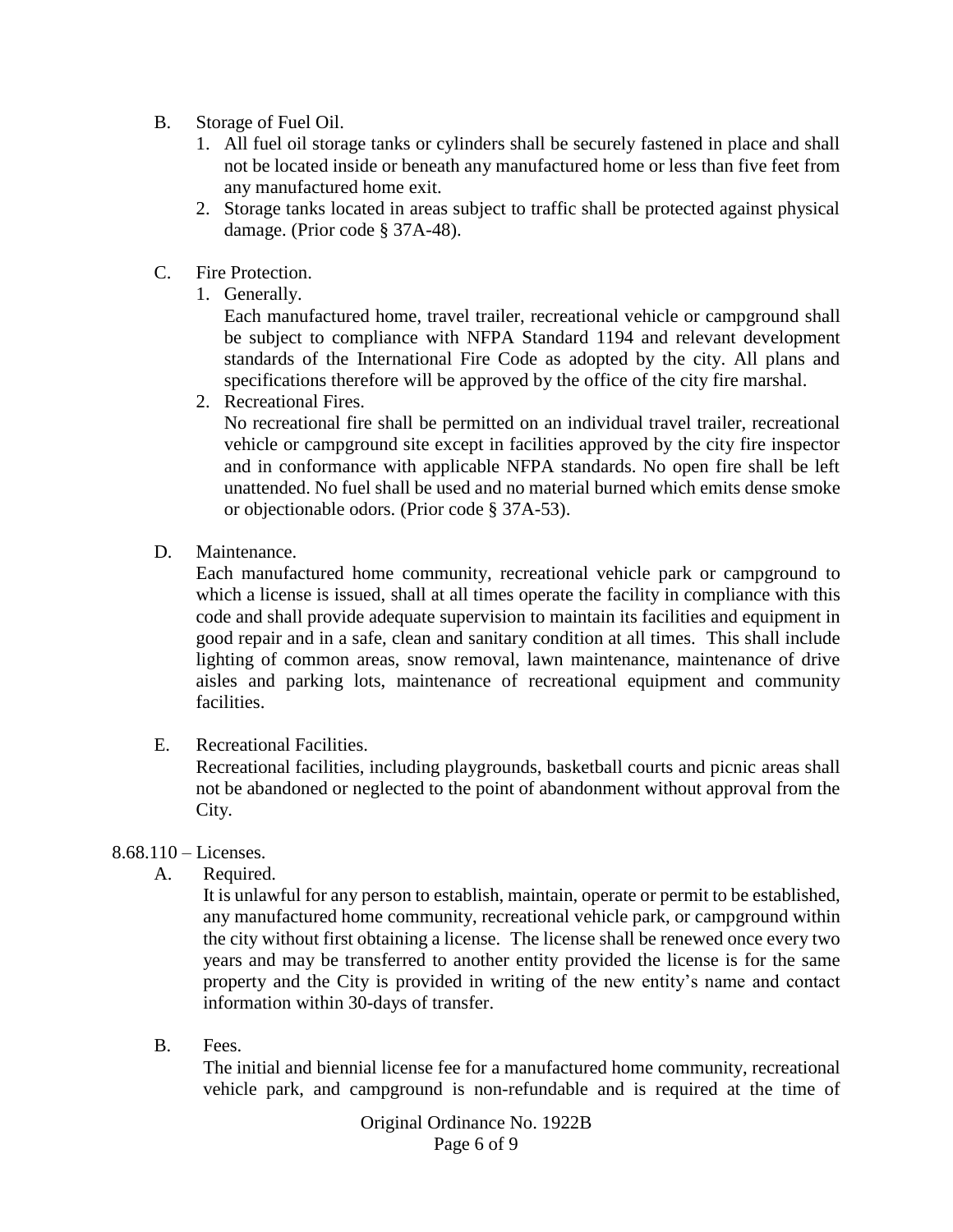application. Fees shall be paid in accordance with fee schedules adopted by the City.

C. Term.

All manufactured home community, recreational vehicle park, and campground licenses shall be valid for a period of two years, shall not be prorated and shall expire on June 30th of the second year. A complete renewal application shall be filed with the city manager or designated representative prior to license expiration.

#### 8.68.120 – Initial License:

- A. Application for manufactured home community, recreational vehicle park or campground license shall be filed with the city manager or designated representative.
- B. At minimum, the following information shall be provided with the license application:
	- 1. The name and address of the applicant.
	- 2. The location, street address and legal description of the community/park,
	- 3. A site plan drawn to scale of the community, park or campground. The site plan shall show: the boundaries of the community; the park or campground's individual spaces; space numbers; common open space and recreation facilities; the locations of common facilities; mailbox location(s); parking spaces and drive aisles; fences and walls and a description of their construction;
	- 4. A landscaping plan showing the location of trees, bushes, grasses, hardscaped areas and any landscape features;
	- 5. Locations of all site lighting features with reference to type; signage location, dimensions and illumination; refuse areas and facilities; storage sheds; fire lanes and fire hydrants; adjacent rights-of-way and property owners; scale and north arrow.
- C. Multiple licenses shall be allowed for individual properties with a mixture of uses provided that licenses should be limited to contiguous areas of the community, park or campground and shall not overlap.
- 8.68.130 License Renewal Criteria:
	- A. Manufactured Home Community, Recreational Vehicle Park and Campground Licenses.

Upon application in writing by a licensee for renewal of a license required by this chapter the city manager or designated representative shall inspect the manufactured home community, recreational vehicle park and/or campground for compliance with the regulations of this code and upon payment of the license fee, shall issue a certificate renewing such license for another two years.

B. Application Contents.

At minimum, the following information shall be provided with the license renewal application: the name and address of the applicant; the name and contact information of property manager; the location, street address and legal description of the community, park or campground; total number of spaces; total number of occupied spaces; number of sites and specific site numbers of abandoned manufactured homes or vehicles; a summary of prior years' improvements; any proposed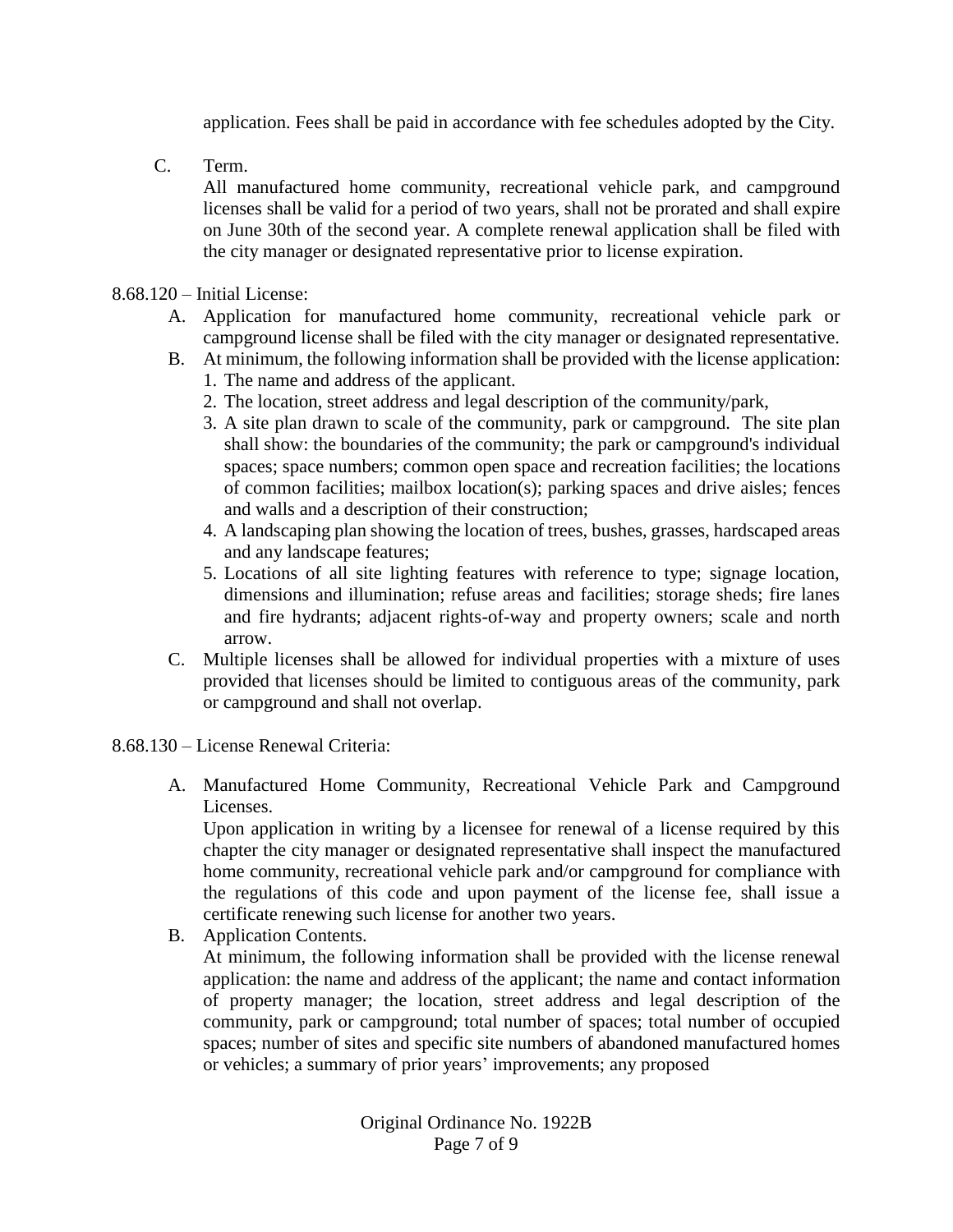improvements/major maintenance or scheduled maintenance; and any modifications proposed to recreational amenities on the property.

C. City Review of Application for License Renewal.

The city manager or designated representative shall review each application and, as necessary, distribute the application to other reviewers. Taking into account results of those reviews, city manager or designated representative shall take final action on the application and approve or deny, based on the applicable renewal criteria in this section. The city manager or designated representative review and decision, including referral to other agencies and bodies, shall be completed within 30 calendar days of receipt of a complete application. Failure to complete such review in 30 calendar days shall not constitute deemed approval of the application; however if the city manager or designated representative does not act on the application within 30 calendar days, the applicant may request the City Manager or designated representative move the application to the City Council agenda for review, which the City Manager or designated representative shall do upon such request. No license shall be deemed to have lapsed pending final action on a timely filed renewal application.

D. Requirements for Renewal.

All Manufactured Home Communities, Recreational Vehicle Parks and/or Campgrounds shall meet or exceed the following requirements to be eligible for an annual license:

1. Site Numbering.

All individual site numbers shall be consistently labeled pursuant to the following standards:

- a. Site numbers shall be consistently displayed on a mailbox, mailbox post or post, unit, or similar mechanism, and shall be easily visible from internal access roads in either direction. The site number display shall be minimum height of three feet and maximum height of five feet above the road grade as measured from the midpoint of the sign. Alternatively, if displayed on the mailbox post, the site number display may be mounted directly below the mailbox so long as the midpoint of the sign is no less than two and onehalf feet above road grade.
- b. All site numbers shall be white reflective lettering on a color contrasting or nearly contrasting with the background. All site number identification signs shall be consistently designed and consistently located on each space within a manufactured home community. There shall be no obstructions to preclude the site numbers from being visible from access drives.
- c. All address numbers shall be a minimum of three (3) inches in height and one and one-half (1 & 1/2) inches in width.
- 2. Street Labeling.
	- a.For communities with multiple internal streets, all internal streets shall be labeled. All signage shall be white reflective lettering on a color contrasting or nearly contrasting with the background. All signage shall be consistently designed and consistently located at each intersection within a manufactured home community. There shall be no obstructions to preclude

Original Ordinance No. 1922B Page 8 of 9